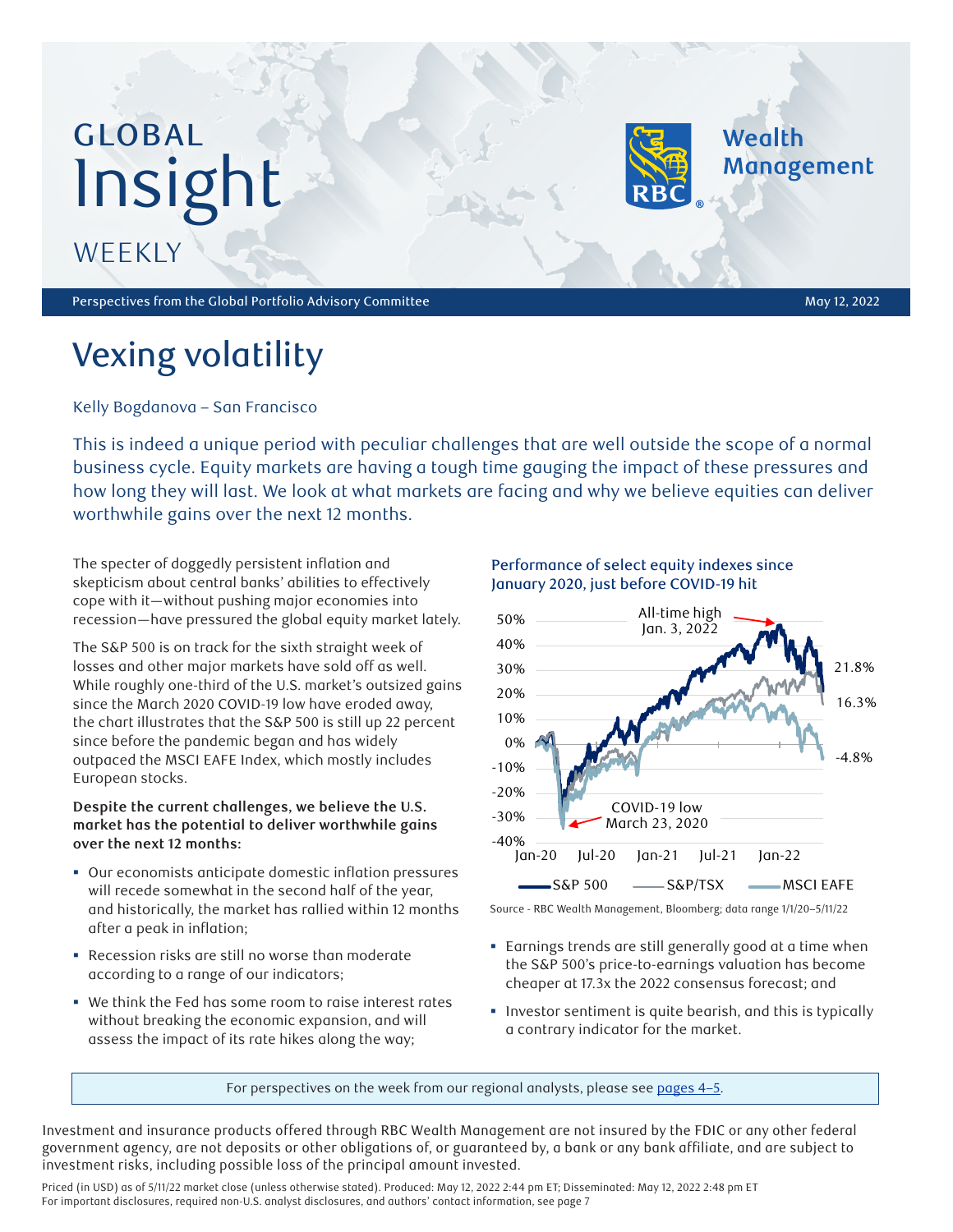

Peaks in the U.S. inflation rate of 6% or more since 1950

S&P 500 performance following peaks in inflation

| Date     | $3$ mos. | $6$ mos. | $12 \overline{mos.}$ | $24$ mos. |
|----------|----------|----------|----------------------|-----------|
| 5/31/51  | 8.2%     | 6.3%     | 10.9%                | 14.0%     |
| 2/28/70  | $-14.5%$ | $-8.9\%$ | 8.1%                 | 19.1%     |
| 12/31/74 | 21.6%    | 38.8%    | 31.5%                | 56.7%     |
| 5/31/80  | 10.0%    | 26.3%    | 20.0%                | 0.6%      |
| 12/31/90 | 13.6%    | 12.4%    | 26.3%                | 31.9%     |
| Average  | 7.8%     | 15.0%    | 19.4%                | 24.5%     |

Source - RBC Wealth Management, FactSet; returns are cumulative

As long as conditions point more toward a U.S. economic "growth scare" instead of a full-blown recession, and geopolitical risks don't worsen, we think any further downside for North American equity markets should be limited.

It's important for investors to recognize this is indeed a unique period with peculiar challenges that are well outside the scope of a normal business cycle. Supply chains have not fully recovered from the previous COVID-19 disruptions, and new supply chain pressures have accumulated due to China's renewed lockdowns and the crisis in Ukraine along with the related sanctions on Russia. These factors make it more challenging for central banks to tame inflation, particularly since the Fed began hiking rates late into the inflation surge.

We think equity markets are having difficulty gauging the lingering impact of these unique pressures on economic and corporate earnings growth and how long they will last—thus the volatility and lengthy selloff. At this stage, it's worth considering historical performance trends surrounding previous high-inflation episodes, and during "growth scare" and recession scenarios.

#### **Inflation's shadow**

On Wednesday, when the Bureau of Labor Statistics reported that U.S. consumer inflation retreated slightly to 8.3 percent year-over-year in April from 8.5 percent in March, it didn't provide much comfort for market participants, nor did the pullback in the core rate (excludes food and energy) to 6.2 percent from 6.5 percent. The consensus forecast of economists was looking for these measures to ease more.

While services prices (includes utilities, airfares, hotels, and rents) accelerated as we expected in April, goods prices unexpectedly ticked higher as well. Furthermore, a pullback from March's runaway energy prices was offset by surging food prices in a number of categories.

It's not yet clear if the peak rate of inflation has already occurred for this cycle, but our economists don't see much scope for inflation to jump much higher over the near term. [There are reasons to believe](https://www.rbcinsight.com/WM/Share/ResearchViewer/?SSS_11F30B34970F61258D1538664B7B48D2) it will ease by the end of the year, albeit to a still "uncomfortably high" level, according to RBC Global Asset Management.

Another silver lining is that when the peak rate of inflation has occurred in previous periods, the stock market has historically mounted meaningful rallies in subsequent months—even during periods when overall economic conditions were subpar and uneven. Since 1950, following the five previous times that inflation peaked at a rate of six percent or higher, the S&P 500 had climbed an average of 19.4 percent in the 12 months following, as the inflation rate drifted downward, as the table to the left illustrates.

continued on page 3

#### S&P 500 pullbacks during post-financial crisis "growth scares"

|                                |                     | Decline details |           | Cumulative return after the bottom |          |           |
|--------------------------------|---------------------|-----------------|-----------|------------------------------------|----------|-----------|
| Event                          | Market peak<br>date | Days to bottom  | Decline % | 6 mos.                             | $9$ mos. | $12$ mos. |
| European debt crisis           | 4/23/10             | 70              | $-16.0%$  | 23.0%                              | 30.3%    | 31.0%     |
| U.S. debt downgrade            | 4/29/11             | 157             | $-19.4%$  | 28.6%                              | 23.2%    | 28.7%     |
| Industrial recession           | 5/21/15             | 266             | $-14.2%$  | 19.5%                              | 18.5%    | 26.6%     |
| OT & U.S./Ching trade dispute* | 9/20/18             | 95              | $-19.8%$  | 18.2%                              | 20.0%    | 32.0%     |
| Average                        |                     | 147             | $-17.3%$  | 22.3%                              | 23.0%    | 29.6%     |

\* "QT" stands for the Fed's quantitative tightening

Source - RBC Capital Markets U.S. Equity Strategy, Haver Analytics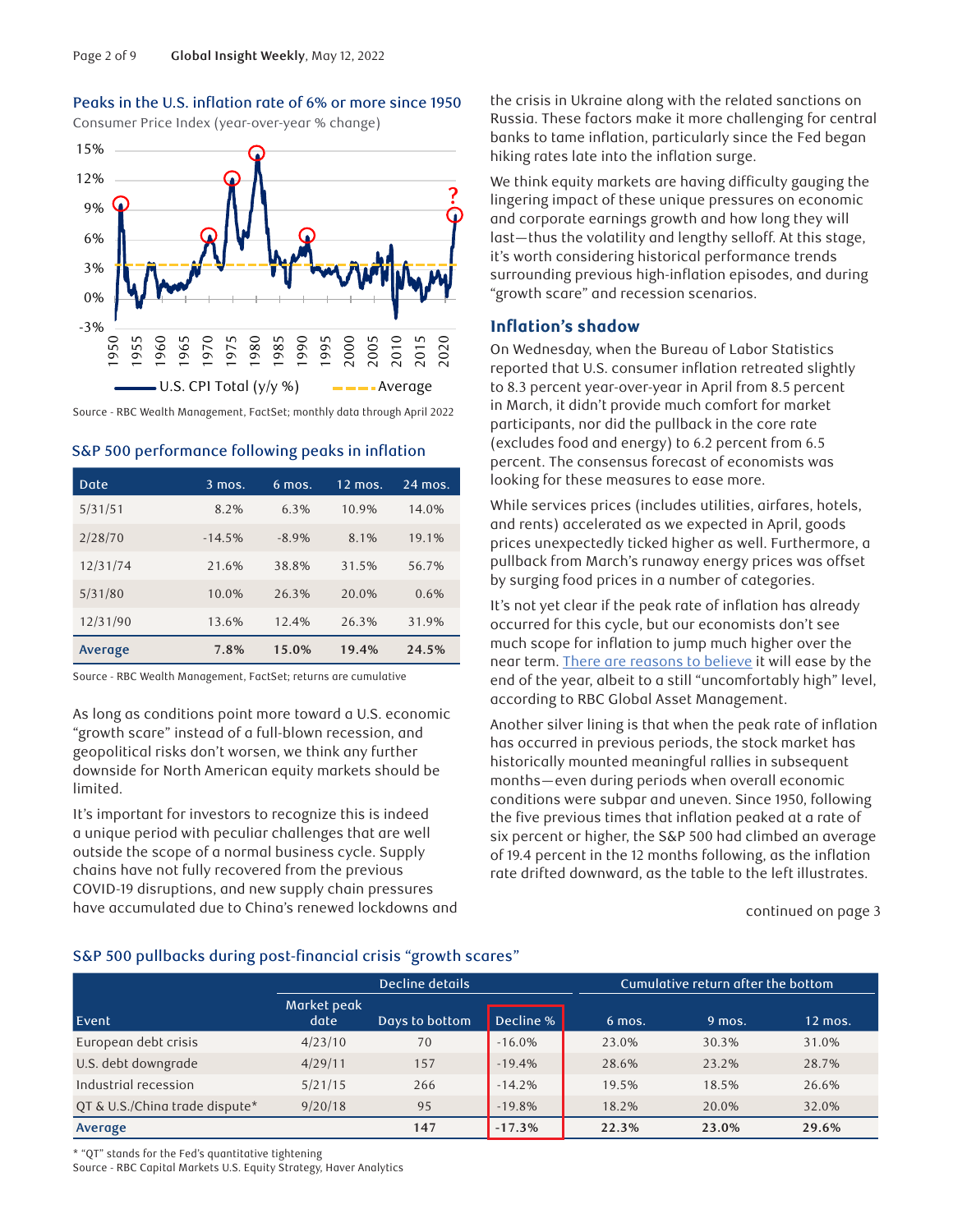#### **Growth scare jitters**

In addition to inflation, much will depend on what happens to economic growth. Currently, our economic indicators are signaling that the U.S. economy is in the midst of a "growth scare" rather than staring a recession in the face.

A "growth scare" occurs when economic growth is at risk, and stokes very real fears of either slow and uneven growth or recession, but in the end a recession is avoided and economic growth resumes at a normal pace over time. Growth scare episodes are common each and every economic expansion cycle, and often cause meaningful market pullbacks.

The table on the bottom of page 2 shows how the S&P 500 was impacted surrounding four previous growth scares since 2009. The S&P 500 declined 17.3 percent, on average, and the declines ranged from about 14 percent to almost 20 percent. By comparison, the S&P 500 has declined 18 percent so far this period—within the "growth scare" zone. What's notable is that after the S&P 500 bottomed in each of the four previous periods, the market built on its gains and was higher by almost 30 percent 12 months later, on average.

#### **Recession signals are still flashing green**

Markets usually experience deeper and longer downturns when recessions unfold. Surrounding 13 U.S. recessions since 1937, the S&P 500 declined 31.8 percent and the market took over a year to bottom, on average. But on

#### S&P 500 corrections surrounding recessions

all but one occasion, the market bottomed before the recession officially ended.

Our key leading indicators are currently not signaling that a recession is a high risk in the next 12 months. In fact, they are all signaling the expansion will persist; the indicators are currently positioned like they were in April, when we last provided an update of our recession [scorecard.](https://www.rbcinsight.com/WM/Share/ResearchViewer/?SSS_2B189B768C55DA851735C3B762FC9A0B) And this is despite the -1.4 percent Q1 GDP reading that was largely caused by an aberration in net export data due to lingering supply chain challenges. But we are cognizant the indicators could change and there are unique risks facing the U.S. and global economies, so we can't rule out that recession risks could increase later this year or next.

#### **Ride through the turbulence**

We think the S&P 500's path in the coming months primarily will depend on inflation trends, the effectiveness of the Fed's policy decisions, and, importantly, the response of the domestic economy and corporate earnings to both. In our view, the range of potential outcomes—both negative and positive—is still rather wide and it will likely take the market some time to work through the uncertainties. There could be additional market volatility and downside between now and a shift to sustainably higher levels in major indexes. But if a "growth scare" scenario plays out and a recession is avoided, as our economic indicators are currently suggesting, we think the magnitude of market downside and duration of further volatility will be limited.

|                        |                            | Decline details   |           | Recession-related details           |                                                         |                                                            |  |
|------------------------|----------------------------|-------------------|-----------|-------------------------------------|---------------------------------------------------------|------------------------------------------------------------|--|
| <b>Recession dates</b> | <b>Market</b><br>peak date | Days to<br>bottom | Decline % | <b>Recession length</b><br>(months) | Did the market<br>bottom before the<br>recession ended? | No. of months from<br>market bottom to end<br>of recession |  |
| May 1937 - June 1938   | 3/10/37                    | 386               | $-54%$    | 14                                  | <b>Yes</b>                                              | 3.0                                                        |  |
| Nov. 1948 - Oct. 1949  | 6/15/48                    | 363               | $-21%$    | 12                                  | <b>Yes</b>                                              | 5.1                                                        |  |
| July 1953 - May 1954   | 1/5/53                     | 252               | $-15%$    | 11                                  | Yes                                                     | 9.1                                                        |  |
| Aug. 1957 - April 1958 | 7/15/57                    | 99                | $-21%$    | 9                                   | Yes                                                     | 5.0                                                        |  |
| April 1960 - Feb. 1961 | 8/3/59                     | 449               | $-14%$    | 11                                  | Yes                                                     | 4.0                                                        |  |
| Dec. 1969 - Nov. 1970  | 11/29/68                   | 543               | $-36%$    | 12                                  | Yes                                                     | 6.1                                                        |  |
| Nov. 1973 - March 1975 | 1/11/73                    | 630               | $-48%$    | 17                                  | <b>Yes</b>                                              | 6.1                                                        |  |
| Jan. 1980 - July 1980  | 2/13/80                    | 43                | $-17%$    | $\overline{7}$                      | <b>Yes</b>                                              | 4.1                                                        |  |
| July 1981 - Nov. 1982  | 11/28/80                   | 622               | $-27%$    | 17                                  | Yes                                                     | 4.1                                                        |  |
| July 1990 - March 1991 | 7/16/90                    | 87                | $-20%$    | 9                                   | <b>Yes</b>                                              | 6.1                                                        |  |
| March 2001 - Nov. 2001 | 3/24/00                    | $929*$            | $-49%$    | 9                                   | <b>No</b>                                               | $N/A**$                                                    |  |
| Dec. 2007 - June 2009  | 10/9/07                    | 517               | $-57%$    | 19                                  | Yes                                                     | 4.1                                                        |  |
| Feb. 2020 - April 2020 | 2/19/20                    | 33                | $-34%$    | 3                                   | <b>Yes</b>                                              | 1.0                                                        |  |
| Average                |                            | 381               | $-31.8%$  | 11.5                                |                                                         | 4.8                                                        |  |

**Notes:** The 1945 recession is excluded as there was no clear stock market pullback around it. \*Surrounding the recession in March 2001 – Nov. 2001, the pullback statistics are based on a March 2000 peak and Oct. 2002 low; the market hit an initial low in Nov. 2001, which was retested and surpassed in 2002. \*\*The market didn't bottom until 10 months after the recession ended; this data is not included in the average calculated for this column.

Source - RBC Capital Markets U.S. Equity Strategy, Haver Analytics, RBC Wealth Management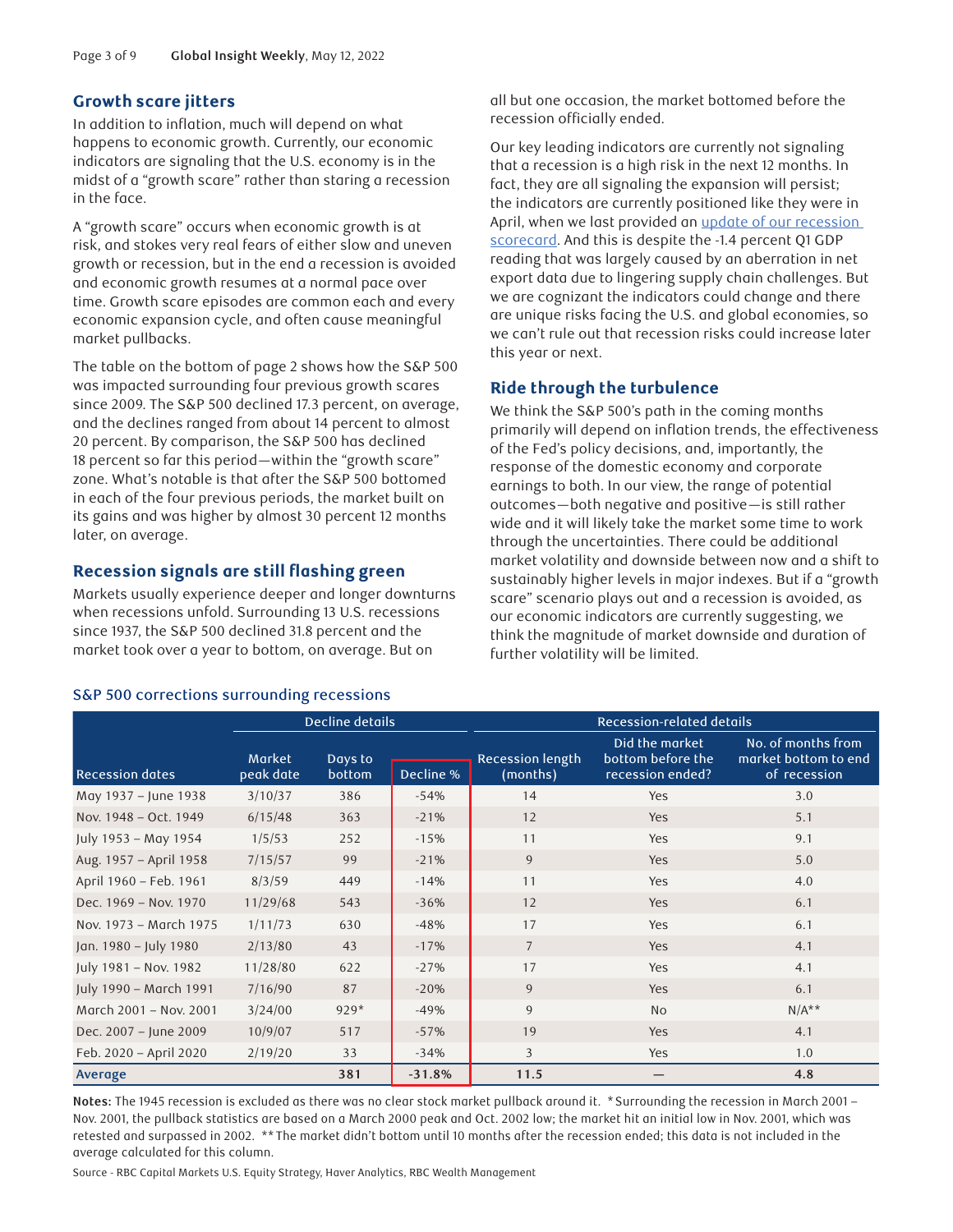#### <span id="page-3-0"></span>UNITED STATES

#### Michael Roedl – Minneapolis

■ Following the Federal Reserve's interest rate hike last week, and Fed Chair Jerome Powell's statement that additional 50 basis points (bps) rate hikes will be on the table for the next two meetings of the Federal Open Market Committee (FOMC), **the fed funds rate appears likely to exceed the Fed's estimated neutral rate of 2.5% by Q4 2002**. Officially, the FOMC is not actively considering larger rate hikes. However, we believe a 75 bps increase is not out of question in 2022—and some committee members have said as much. Such a move may be more likely, in our view, if inflationary pressures don't begin to wane in coming months, or if supply shocks worsen.

■ The high-yield corporate bond market has recorded a string of losses this year, with the Bloomberg U.S. Corporate High Yield Bond Index finishing lower for four consecutive months to mark its longest losing streak since September 2015. **High-yield corporate spreads over Treasuries are now wider than at any time since November 2020 amid growing concerns that higher interest rates will drive more defaults**. In addition, borrowers have been mostly sidelined this year by rising yields and the increasing expectation that Fed policy will not contain inflation without creating a recession. New issue volume stands at about \$55 billion year to date vs. \$216 billion at the same point last year, a 74% drop.

■ Like the majority of fixed income sectors this year, **the muni market continues to face elevated selling pressure**. Municipal bond mutual funds have seen net outflows for 16 weeks in a row as investors have moved to the sidelines amid fears of higher interest rates and tighter monetary policy, withdrawing \$57.4 billion from muni funds so far this year according to Bloomberg. As of May 10, the Bloomberg Municipal Bond Index is down 9.73% in 2022, its worst performance to start a year since the early 1980s. That said, considering current valuations, we believe the muni market is presenting appealing entry points, particularly in the 10-year to 15-year range of the yield curve with coupons of 4% and higher.

#### CANADA

Luis Castillo & Simon Jones – Toronto

■ Labour market tightness showed no signs of **abating in April as job growth data came in softer than expected**. Employers added 15,300 jobs during the period, helping to reduce the unemployment rate to 5.2%, its lowest level since comparable data was made available. Although high-contact service sectors have the most

#### 5-year Treasury yield surging on the back of Fed rate hikes



Source - RBC Wealth Management, Bloomberg; daily data through 5/11/22

ground to make up relative to pre-pandemic levels, job growth in these hard-hit service sectors was relatively subdued, even as public health restrictions continued to ease. While the economy continues to move past the pandemic, COVID-19's fingerprints are nevertheless visible in the employment data with nearly 1 in 10 people missing work due to illness-related absences during the month. On the whole, considering the sustained inflationary pressures and limited labour supply, we think the jobs report is unlikely to dissuade the Bank of Canada (BoC) from delivering another 50 basis points (bps) hike in June.

n **Recently, investors have pared back expectations of future inflation on the back of increasingly aggressive rate hike guidance by central banks**. The Canada 5-year inflation breakeven rate (a bond market implied measure of inflation expectations over the next five years) has taken a sharp step back, dropping by nearly 40 bps over the past week alone, moving towards the 2.40% mark. Stabilizing inflation has become the primary goal of global central banks, which they will likely attempt to accomplish by lifting policy rates multiple times in 2022. RBC Economics recently updated its rate hike forecasts, incorporating these assumptions. RBC Economics expects a hike at four of the BoC's remaining five meetings of 2022—50 bps hikes in June and July and two 25 bps hikes thereafter. This would lift the BoC policy rate to 2.50% by year's end, an additional 150 bps from the current level.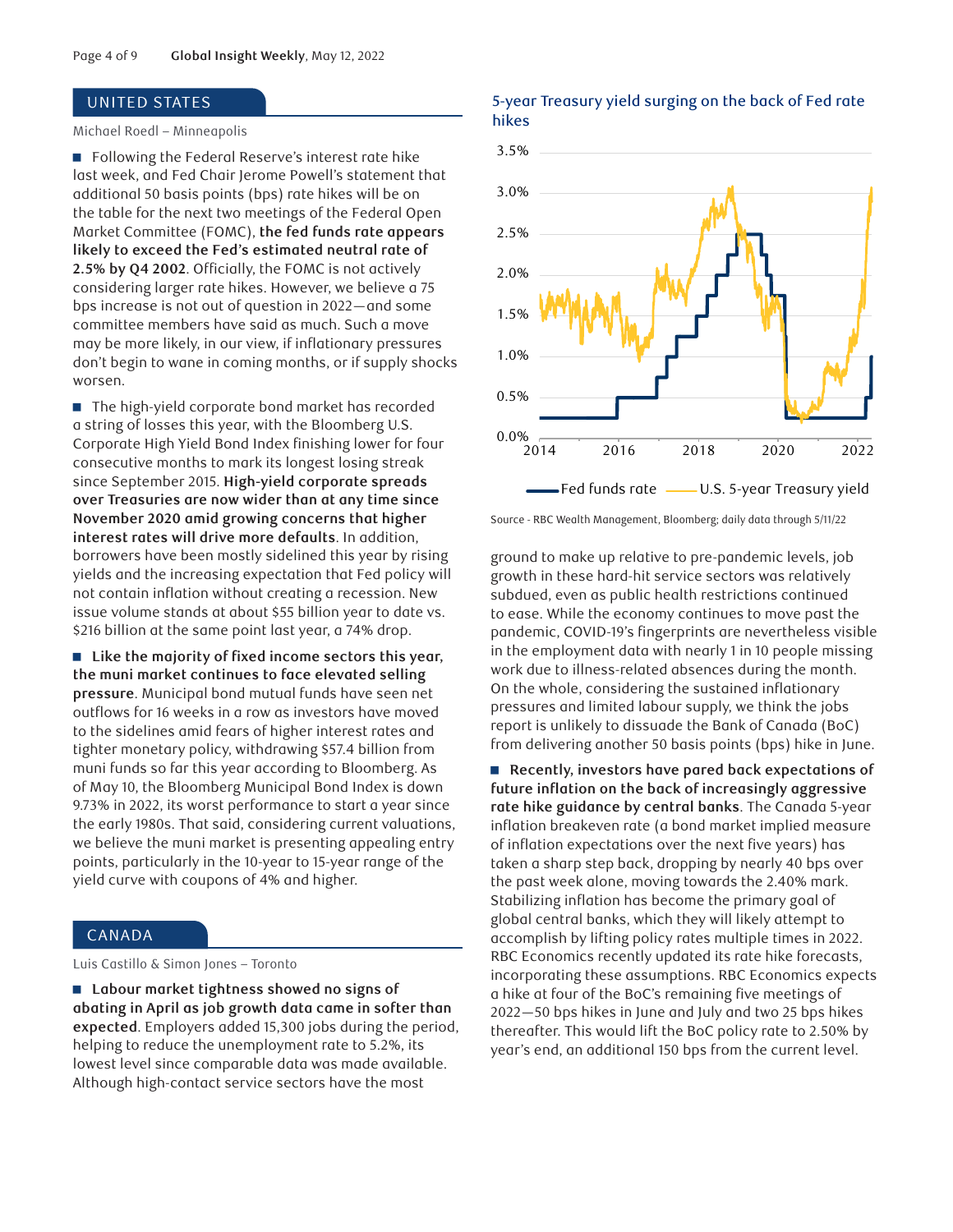#### EUROPE

Thomas McGarrity, CFA & Rufaro Chiriseri, CFA – London

■ We are more than 75% of the way through the European results season. **Around 74% of STOXX Europe 600 ex-UK Index constituents have reported sales above consensus expectations, while 64% have beaten earnings estimates**. Forward guidance has seemingly also met market expectations, so far. The robust results have helped European earnings estimates at the aggregate level see their first net upgrade in two months.

■ Under the surface, the picture is not so rosy despite **earnings expectations holding up well at the headline level**. Earnings upgrades for commodities-linked sectors, particularly Energy, have helped offset notable downgrades in consumer cyclicals, such as retail and leisure, on the dimming prospects for consumer spending due to inflationary pressures, as well as banks owing to higher provisions reflecting a weaker economic outlook in the months ahead.

■ With the risks to corporate margins growing, we **believe current consensus earnings expectations of high single digits year over year in 2022 appear too high given the economy's trajectory**. We expect downgrades to build over the coming months. The market's recent weakness has arguably begun to reflect the prospect of this happening, in our view. Hence, the European equity market's forward 12-month price-to-earnings ratio of around 13x appears artificially low, given consensus earnings expectations are likely to be cut.

#### Consumer confidence near record lows

GfK UK Consumer Confidence indicator



Source - RBC Wealth Management, Bloomberg; monthly data through 4/30/22

■ The Bank of England (BoE) delivered a gloomy **outlook at its policy meeting last week**, with expectations for the economy to contract by 1% in Q4 2022. However, this economic slowdown has likely come sooner than the BoE expected as the UK economy contracted by 0.1% in March versus a no-growth consensus estimate. In addition, UK consumer confidence dropped to near all-time lows, indicating cost of living increases are putting a squeeze on households. The risk-off sentiment over the past few days, coupled with the growth miss, drove yields on UK 10-year government bonds lower by nearly 15 basis points—in just one day.

#### ASIA PACIFIC

Emily Li – Hong Kong

■ China's COVID-19 lockdowns have weighed on **operations at the world's largest port in Shanghai** and stalled activity in major cities, worsening the supply chain woes of businesses from Tesla to Apple. China export growth in April slowed to 3.9% y/y, the weakest pace since June 2020, and down from March's 14.7%. Imports were unchanged in April after sliding 0.1% in March, Reuters reported, compared to an expected 3% decline based on its poll of 18 economists. The government is trying to get production back on track, and we expect the numbers to see a gradual pickup in H2 2022.

■ Hong Kong intervened to defend its currency peg to **the U.S. dollar for the first time since 2019**. The move has put further upward pressure on interest rates in an economy already beset with strict pandemic restrictions and a softening property market. Capital outflows, fueled by rising interest rates in the U.S., sent the Hong Kong dollar (HK\$) to the lower end of its HK\$7.75–7.85 trading range against the greenback. The Hong Kong Monetary Authority bought about HK\$1.59 billion to support the currency. Economists believe further intervention will drain liquidity from the financial system and drive up borrowing costs at a time when the local economy is contracting.

■ China and Hong Kong equities gained as declining **COVID-19 cases on the mainland boosted investors' sentiment and triggered bargain hunters to buy the dip**. The CSI 300 Index closed up 1.4% on Wednesday. Stocks also climbed in Hong Kong, where a gauge of Chinese tech firms (Hang Seng TECH Index) jumped 2.9% to snap a fiveday losing streak. The advance was driven by signs that China's COVID-19 outbreak may have peaked. Shanghai reported a 51% drop in new infections on Tuesday from a day earlier. We expect the markets to remain range-bound in the near term.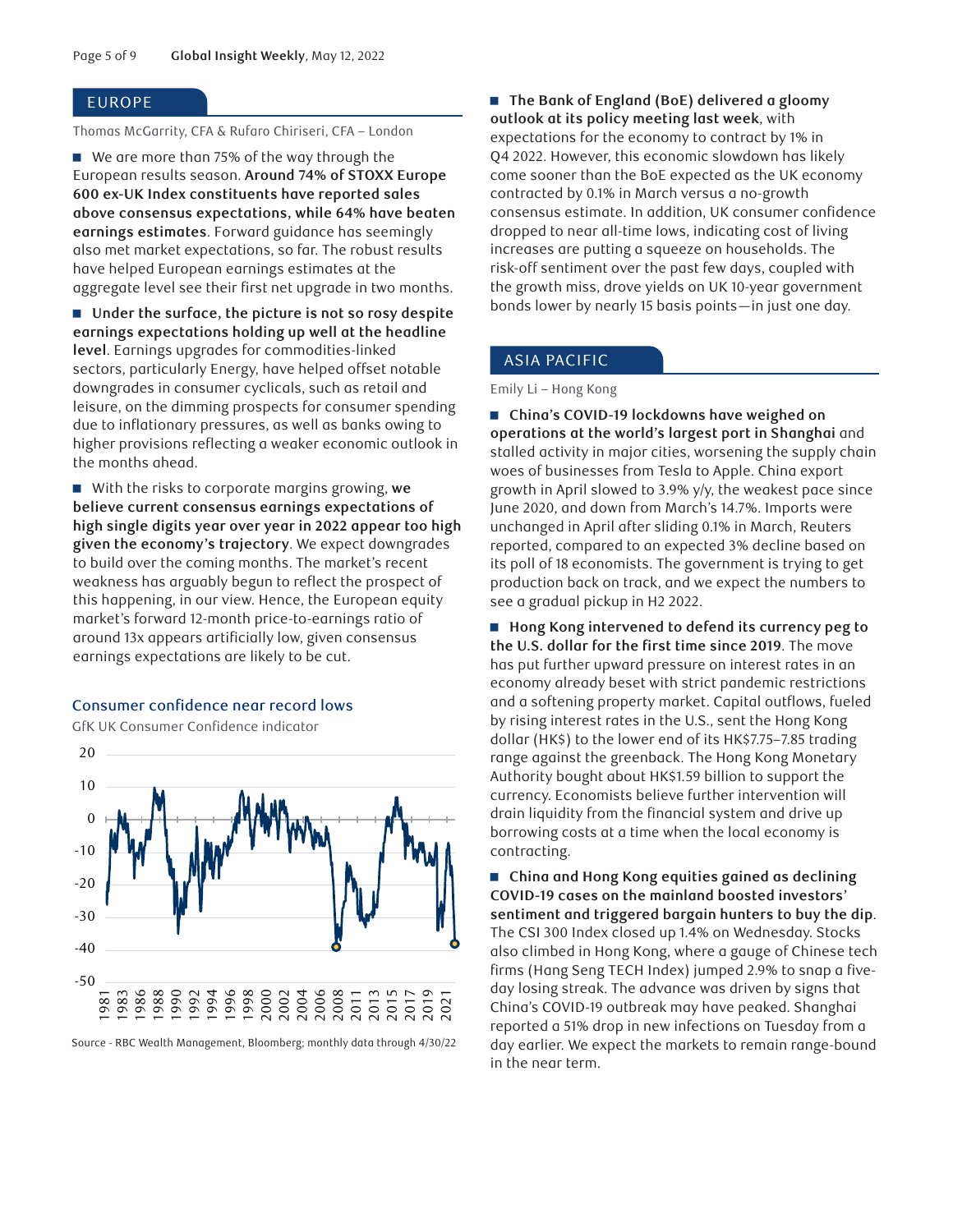## MARKET **Scorecard**

Data as of May 11, 2022

Equity returns do not include dividends, except for the Brazilian Ibovespa. Bond yields in local currencies. Copper Index data and U.S. fixed income returns as of Wednesday's close. Dollar Index measures USD vs. six major currencies. Currency rates reflect market convention (CAD/USD is the exception). Currency returns quoted in terms of the first currency in each pairing.

Examples of how to interpret currency data: CAD/USD 0.76 means 1 Canadian dollar will buy 0.76 U.S. dollar. CAD/USD -2.7% return means the Canadian dollar fell 2.7% vs. the U.S. dollar year to date. USD/JPY 130.00 means 1 U.S. dollar will buy 130.00 yen. USD/JPY 13.0% return means the U.S. dollar rose 13.0% vs. the yen year to date.

Source - Bloomberg; data as of 5/11/22 market close

| Equities (local currency)  | Level      | <b>MTD</b> | <b>YTD</b> | 1 yr              | 2 yr              |
|----------------------------|------------|------------|------------|-------------------|-------------------|
| S&P 500                    | 3,935.18   | $-4.8%$    | $-17.4%$   | $-5.2%$           | 34.3%             |
| Dow Industrials (DJIA)     | 31,834.11  | $-3.5%$    | $-12.4%$   | $-7.1%$           | 31.4%             |
| Nasdaq                     | 11,364.24  | $-7.9%$    | $-27.4%$   | $-15.1%$          | 23.6%             |
| Russell 2000               | 1,718.14   | $-7.8%$    | $-23.5%$   | $-22.1%$          | 30.0%             |
| S&P/TSX Comp               | 19,837.25  | $-4.5%$    | $-6.5%$    | 2.9%              | 31.3%             |
| <b>FTSE All-Share</b>      | 4,058.67   | $-3.0%$    | $-3.5%$    | 2.4%              | 24.0%             |
| STOXX Europe 600           | 427.59     | $-5.1%$    | $-12.3%$   | $-2.1%$           | 25.9%             |
| <b>EURO STOXX 50</b>       | 3,647.87   | $-4.1%$    | $-15.1%$   | $-7.6%$           | 26.5%             |
| Hang Seng                  | 19,824.57  | $-6.0%$    | $-15.3%$   | $-29.2%$          | $-19.4%$          |
| Shanghai Comp              | 3,058.70   | 0.4%       | $-16.0%$   | $-11.1%$          | 5.7%              |
| Nikkei 225                 | 26,213.64  | $-2.4%$    | $-9.0%$    | $-8.4%$           | 28.6%             |
| India Sensex               | 54,088.39  | $-5.2%$    | $-7.2%$    | 10.0%             | 71.4%             |
| Singapore Straits Times    | 3,226.07   | $-3.9%$    | 3.3%       | 2.6%              | 23.5%             |
| Brazil Ibovespa            | 104,396.90 | $-3.2%$    | $-0.4%$    | $-15.1%$          | 32.0%             |
| Mexican Bolsa IPC          | 49,276.23  | $-4.2%$    | $-7.5%$    | $-0.8%$           | 30.9%             |
| Gov't bonds (bps change)   | Yield      | <b>MTD</b> | <b>YTD</b> | 1 yr              | $2 \, yr$         |
| U.S. 10-Yr Treasury        | 2.923%     | $-1.1$     | 141.3      | 130.1             | 221.3             |
| Canada 10-Yr               | 3.003%     | 13.7       | 157.7      | 146.3             | 241.3             |
| <b>UK 10-Yr</b>            | 1.826%     | $-7.9$     | 85.5       | 99.3              | 155.7             |
| Germany 10-Yr              | 0.986%     | 4.8        | 116.3      | 114.7             | 149.8             |
| Fixed income (returns)     | Yield      | <b>MTD</b> | <b>YTD</b> | 1 <sub>yr</sub>   | $2 \overline{yr}$ |
| U.S. Aggregate             | $-0.4%$    | $-9.9%$    | $-8.8%$    | $-8.5%$           | $-7.6%$           |
| U.S. Investment-Grade Corp | $-0.7%$    | $-13.4%$   | $-11.0%$   | $-5.3%$           | $-4.8%$           |
| U.S. High-Yield Corp       | $-2.0%$    | $-10.1%$   | $-7.3%$    | 10.4%             | 15.4%             |
| Commodities (USD)          | Price      | <b>MTD</b> | <b>YTD</b> | $1 \,\mathrm{yr}$ | 2 yr              |
| Gold (spot \$/oz)          | 1,852.46   | $-2.3%$    | 1.3%       | 0.8%              | 9.1%              |
| Silver (spot \$/oz)        | 21.57      | $-5.3%$    | $-7.4%$    | $-21.9%$          | 39.3%             |
| Copper (\$/metric ton)     | 9,235.75   | $-5.5%$    | $-5.2%$    | $-11.6%$          | 76.8%             |
| Oil (WTI spot/bbl)         | 105.71     | 1.0%       | 37.3%      | 61.9%             | 337.9%            |
| Oil (Brent spot/bbl)       | 107.34     | $-1.8%$    | 38.0%      | 56.6%             | 262.3%            |
| Natural Gas (\$/mmBtu)     | 7.64       | 5.4%       | 104.7%     | 158.4%            | 318.2%            |
| Currencies                 | Rate       | <b>MTD</b> | <b>YTD</b> | 1 <sub>yr</sub>   | $2 \, yr$         |
| U.S. Dollar Index          | 104.0430   | 1.1%       | 8.8%       | 15.4%             | 3.8%              |
| CAD/USD                    | 0.7696     | $-1.0%$    | $-2.7%$    | $-6.9%$           | 7.8%              |
| USD/CAD                    | 1.2994     | 1.1%       | 2.8%       | 7.4%              | $-7.2%$           |
| EUR/USD                    | 1.0513     | $-0.3%$    | $-7.5%$    | $-13.5%$          | $-2.7%$           |
| GBP/USD                    | 1.2247     | $-2.6%$    | $-9.5%$    | $-13.4%$          | $-0.7%$           |
| AUD/USD                    | 0.6941     | $-1.7%$    | $-4.4%$    | $-11.5%$          | 7.0%              |
| USD/JPY                    | 130.0000   | 0.2%       | 13.0%      | 19.7%             | 20.8%             |
| EUR/JPY                    | 136.6800   | $-0.2%$    | 4.4%       | 3.6%              | 17.5%             |
| EUR/GBP                    | 0.8585     | 2.3%       | 2.0%       | $-0.1%$           | $-2.0%$           |
| EUR/CHF                    | 1.0448     | 1.8%       | 0.7%       | $-4.8%$           | $-0.6%$           |
| USD/SGD                    | 1.3902     | 0.5%       | 3.1%       | 4.9%              | $-1.9%$           |
| USD/CNY                    | 6.7217     | 1.7%       | 5.8%       | 4.5%              | $-5.3%$           |
| USD/MXN                    | 20.3114    | $-0.6%$    | $-1.1%$    | 1.8%              | $-15.0%$          |
| USD/BRL                    | 5.1392     | 3.4%       | $-7.8%$    | $-1.6%$           | $-11.7%$          |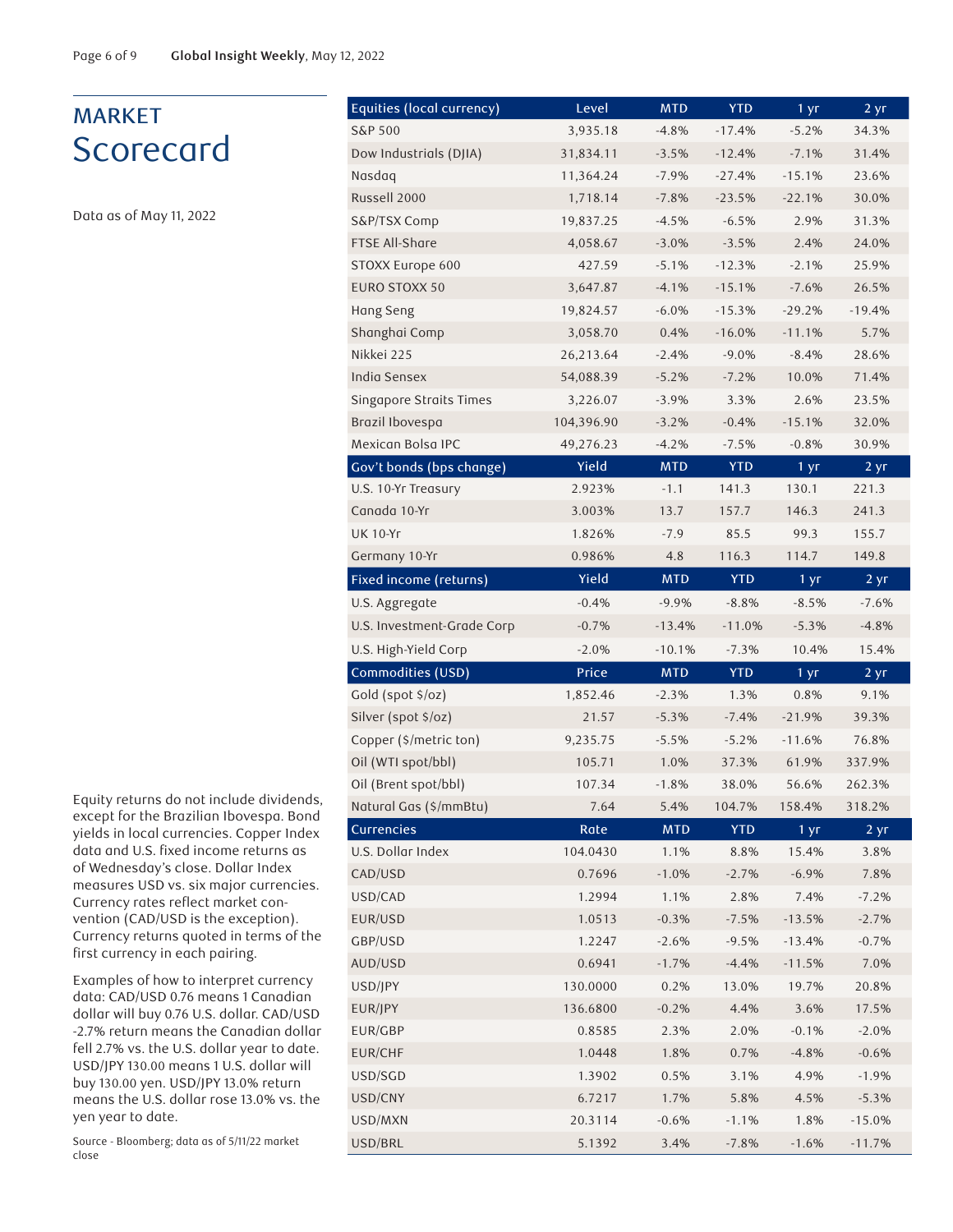### **Authors**

**Kelly Bogdanova – San Francisco, United States**  kelly.bogdanova@rbc.com; RBC Capital Markets, LLC

**Michael Roedl – Minneapolis, United States**  michael.roedl@rbc.com; RBC Capital Markets, LLC

#### **Luis Castillo – Toronto, Canada**

luis.castillo@rbccm.com; RBC Dominion Securities Inc.

#### **Simon Jones – Toronto, Canada**

simon.jones@rbccm.com; RBC Dominion Securities Inc.

#### **Thomas McGarrity, CFA – London, United Kingdom**

thomas.mcgarrity@rbc.com; RBC Europe Limited

#### **Rufaro Chiriseri, CFA – London, United Kingdom**

rufaro.chiriseri@rbc.com; RBC Europe Limited

#### **Emily Li – Hong Kong, China**

emily.c.li@rbc.com; RBC Investment Services (Asia) Limited

#### **Disclosures and Disclaimer**

#### **Analyst Certification**

All of the views expressed in this report accurately reflect the personal views of the responsible analyst(s) about any and all of the subject securities or issuers. No part of the compensation of the responsible analyst(s) named herein is, or will be, directly or indirectly, related to the specific recommendations or views expressed by the responsible analyst(s) in this report.

#### **Important Disclosures**

In the U.S., RBC Wealth Management operates as a division of RBC Capital Markets, LLC. In Canada, RBC Wealth Management includes, without limitation, RBC Dominion Securities Inc., which is a foreign affiliate of RBC Capital Markets, LLC. This report has been prepared by RBC Capital Markets, LLC which is an indirect wholly-owned subsidiary of the Royal Bank of Canada and, as such, is a related issuer of Royal Bank of Canada.

#### **Non-U.S. Analyst Disclosure**

One or more research analysts involved in the preparation of this report (i) may not be registered/qualified as research analysts with the NYSE and/or FINRA and (ii) may not be associated persons of the RBC Wealth Management and therefore may not be subject to FINRA Rule 2241 restrictions on communications with a subject company, public appearances and trading securities held by a research analyst account.

In the event that this is a compendium report (covers six or more companies), RBC Wealth Management may choose to provide important disclosure information by reference. To access current disclosures, clients should refer to [https://www.rbccm.com/GLDisclosure/PublicWeb/](https://www.rbccm.com/GLDisclosure/PublicWeb/DisclosureLookup.aspx?EntityID=2) [DisclosureLookup.aspx?EntityID=2](https://www.rbccm.com/GLDisclosure/PublicWeb/DisclosureLookup.aspx?EntityID=2) to view disclosures regarding RBC Wealth Management and its affiliated firms. Such information is also available upon request to RBC Wealth Management Publishing, 250 Nicollet Mall, Suite 1800, Minneapolis, MN 55401-1931.

#### **RBC Capital Markets Distribution of Ratings**

For the purpose of ratings distributions, regulatory rules require member firms to assign ratings to one of three rating categories – Buy, Hold/Neutral, or Sell – regardless of a firm's own rating categories. Although RBC Capital Markets' ratings of Outperform (O), Sector Perform (SP), and Underperform (U) most closely correspond to Buy, Hold/Neutral and Sell, respectively, the meanings are not the same because RBC Capital Markets ratings are determined on a relative basis.

#### **Distribution of ratings – RBC Capital Markets Equity Research**

As of March 31, 2022

|                       |       |         | Investment Banking<br>Services Provided<br>During Past 12<br>Months |         |  |
|-----------------------|-------|---------|---------------------------------------------------------------------|---------|--|
| Rating                | Count | Percent | Count                                                               | Percent |  |
| Buy [Outperform]      | 841   | 57.68   | 330                                                                 | 39.24   |  |
| Hold [Sector Perform] | 569   | 39.03   | 172                                                                 | 30.23   |  |
| Sell [Underperform]   | 48    | 3.29    | 3                                                                   | 6.25    |  |

#### **Explanation of RBC Capital Markets Equity Rating System**

An analyst's "sector" is the universe of companies for which the analyst provides research coverage. Accordingly, the rating assigned to a particular stock represents solely the analyst's view of how that stock will perform over the next 12 months relative to the analyst's sector average.

**Ratings: Outperform (O):** Expected to materially outperform sector average over 12 months. **Sector Perform (SP):** Returns expected to be in line with sector average over 12 months. **Underperform (U):** Returns expected to be materially below sector average over 12 months. **Restricted (R):** RBC policy precludes certain types of communications, including an investment recommendation, when RBC is acting as an advisor in certain merger or other strategic transactions and in certain other circumstances. **Not Rated (NR):** The rating, price targets and estimates have been removed due to applicable legal, regulatory or policy constraints which may include when RBC Capital Markets is acting in an advisory capacity involving the company.

As of March 31, 2020, RBC Capital Markets discontinued its Top Pick rating. Top Pick rated securities represented an analyst's best idea in the sector; expected to provide significant absolute returns over 12 months with a favorable risk-reward ratio. Top Pick rated securities have been reassigned to RBC Capital Markets' Outperform rated securities category, which are securities expected to materially outperform sector average over 12 months.

**Risk Rating:** The **Speculative** risk rating reflects a security's lower level of financial or operating predictability, illiquid share trading volumes, high balance sheet leverage, or limited operating history that result in a higher expectation of financial and/or stock price volatility.

#### **Valuation and Risks to Rating and Price Target**

When RBC Capital Markets assigns a value to a company in a research report, FINRA Rules and NYSE Rules (as incorporated into the FINRA Rulebook) require that the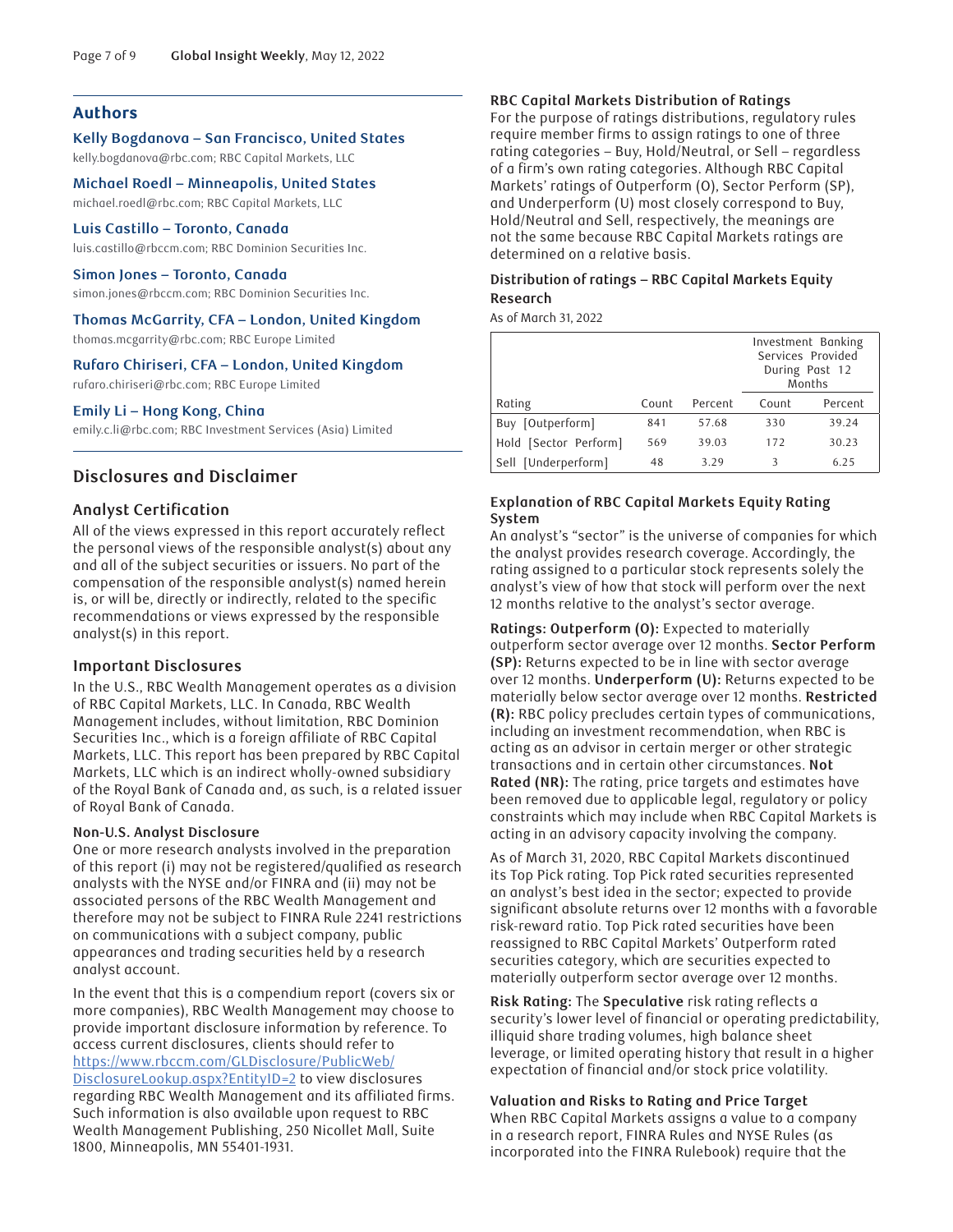basis for the valuation and the impediments to obtaining that valuation be described. Where applicable, this information is included in the text of our research in the sections entitled "Valuation" and "Risks to Rating and Price Target", respectively.

The analyst(s) responsible for preparing this research report have received (or will receive) compensation that is based upon various factors, including total revenues of RBC Capital Markets, and its affiliates, a portion of which are or have been generated by investment banking activities of RBC Capital Markets and its affiliates.

#### **Other Disclosures**

Prepared with the assistance of our national research sources. RBC Wealth Management prepared this report and takes sole responsibility for its content and distribution. The content may have been based, at least in part, on material provided by our third-party correspondent research services. Our third-party correspondent has given RBC Wealth Management general permission to use its research reports as source materials, but has not reviewed or approved this report, nor has it been informed of its publication. Our third-party correspondent may from time to time have long or short positions in, effect transactions in, and make markets in securities referred to herein. Our third-party correspondent may from time to time perform investment banking or other services for, or solicit investment banking or other business from, any company mentioned in this report.

RBC Wealth Management endeavors to make all reasonable efforts to provide research simultaneously to all eligible clients, having regard to local time zones in overseas jurisdictions. In certain investment advisory accounts, RBC Wealth Management or a designated third party will act as overlay manager for our clients and will initiate transactions in the securities referenced herein for those accounts upon receipt of this report. These transactions may occur before or after your receipt of this report and may have a short-term impact on the market price of the securities in which transactions occur. RBC Wealth Management research is posted to our proprietary Web sites to ensure eligible clients receive coverage initiations and changes in rating, targets, and opinions in a timely manner. Additional distribution may be done by sales personnel via e-mail, fax, or regular mail. Clients may also receive our research via third-party vendors. Please contact your RBC Wealth Management Financial Advisor for more information regarding RBC Wealth Management research.

**Conflicts Disclosure:** RBC Wealth Management is registered with the Securities and Exchange Commission as a broker/dealer and an investment adviser, offering both brokerage and investment advisory services. RBC Wealth Management's Policy for Managing Conflicts of Interest in Relation to Investment Research is available from us on our website at [https://www.rbccm.com/GLDisclosure/](https://www.rbccm.com/GLDisclosure/PublicWeb/DisclosureLookup.aspx?EntityID=2) [PublicWeb/DisclosureLookup.aspx?EntityID=2.](https://www.rbccm.com/GLDisclosure/PublicWeb/DisclosureLookup.aspx?EntityID=2) Conflicts of interests related to our investment advisory business can be found in Part 2A Appendix 1 of the Firm's Form ADV or the RBC Advisory Programs Disclosure Document. Copies of any of these documents are available upon request through your Financial Advisor. We reserve the right to amend or

supplement this policy, Part 2A Appendix 1 of the Form ADV, or the RBC Advisory Programs Disclosure Document at any time.

The authors are employed by one of the following entities: RBC Wealth Management USA, a division of RBC Capital Markets, LLC, a securities broker-dealer with principal offices located in Minnesota and New York, USA; by RBC Dominion Securities Inc., a securities broker-dealer with principal offices located in Toronto, Canada; by RBC Investment Services (Asia) Limited, a subsidiary of RBC Dominion Securities Inc., a securities broker-dealer with principal offices located in Hong Kong, China; by Royal Bank of Canada, Singapore Branch, a licensed wholesale bank with its principal office located in Singapore; and by RBC Europe Limited, a licensed bank with principal offices located in London, United Kingdom.

#### **Research Resources**

This document is produced by the Global Portfolio Advisory Committee within RBC Wealth Management's Portfolio Advisory Group. The RBC WM Portfolio Advisory Group provides support related to asset allocation and portfolio construction for the firm's Investment Advisors / Financial Advisors who are engaged in assembling portfolios incorporating individual marketable securities. The Committee leverages the broad market outlook as developed by the RBC Investment Strategy Committee, providing additional tactical and thematic support utilizing research from the RBC Investment Strategy Committee, RBC Capital Markets, and third-party resources.

#### **Third-party Disclaimers**

The Global Industry Classification Standard ("GICS") was developed by and is the exclusive property and a service mark of MSCI Inc. ("MSCI") and Standard & Poor's Financial Services LLC ("S&P") and is licensed for use by RBC. Neither MSCI, S&P, nor any other party involved in making or compiling the GICS or any GICS classifications makes any express or implied warranties or representations with respect to such standard or classification (or the results to be obtained by the use thereof), and all such parties hereby expressly disclaim all warranties of originality, accuracy, completeness, merchantability and fitness for a particular purpose with respect to any of such standard or classification. Without limiting any of the foregoing, in no event shall MSCI, S&P, any of their affiliates or any third party involved in making or compiling the GICS or any GICS classifications have any liability for any direct, indirect, special, punitive, consequential or any other damages (including lost profits) even if notified of the possibility of such damages.

#### **Disclaimer**

The information contained in this report has been compiled by RBC Wealth Management, a division of RBC Capital Markets, LLC, from sources believed to be reliable, but no representation or warranty, express or implied, is made by Royal Bank of Canada, RBC Wealth Management, its affiliates or any other person as to its accuracy, completeness or correctness. All opinions and estimates contained in this report constitute RBC Wealth Management's judgment as of the date of this report, are subject to change without notice and are provided in good faith but without legal responsibility. Past performance is not a guide to future performance, future returns are not guaranteed, and a loss of original capital may occur. Every province in Canada, state in the U.S., and most countries throughout the world have their own laws regulating the types of securities and other investment products which may be offered to